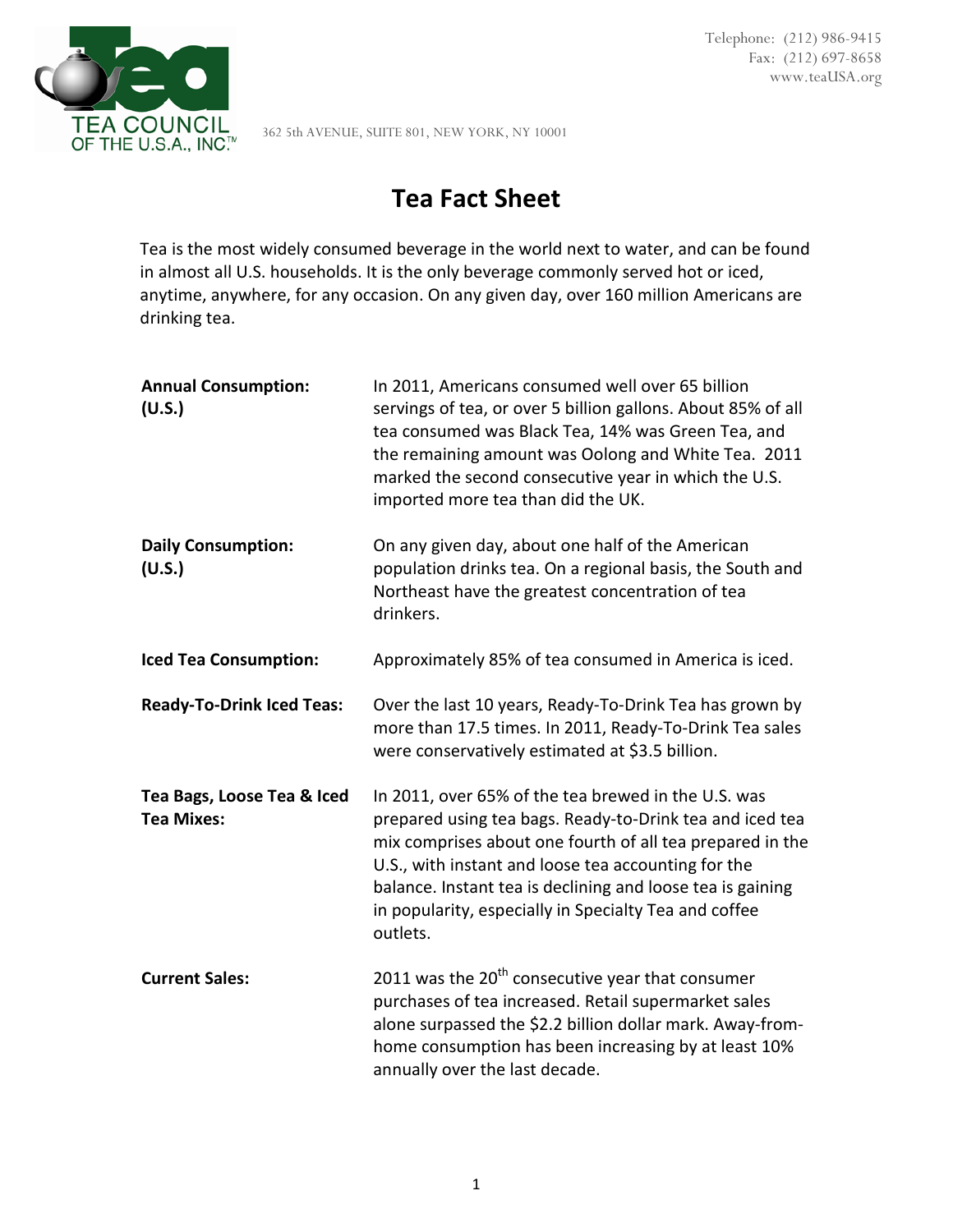| <b>Anticipated Sales:</b><br>(U.S.) | The industry anticipates strong, continuous growth over<br>the next five years. This growth will come from all<br>segments driven by convenience, interest in the healthy<br>properties of tea, and by the continued discovery of<br>Specialty Tea.                                                                                                                                                                                                                                                                                                                                                                                                                                                                                                                                 |
|-------------------------------------|-------------------------------------------------------------------------------------------------------------------------------------------------------------------------------------------------------------------------------------------------------------------------------------------------------------------------------------------------------------------------------------------------------------------------------------------------------------------------------------------------------------------------------------------------------------------------------------------------------------------------------------------------------------------------------------------------------------------------------------------------------------------------------------|
| <b>Varieties:</b>                   | Black, Green, Oolong and White Teas all come from the<br>same plant, a warm-weather evergreen named Camellia<br>sinensis. Differences among the four types of tea result<br>from the various degrees of processing and the level of<br>exposure to air. The length of exposure to air is a key<br>factor in the taste, color and distinguishing<br>characteristics of teas. Black Tea is exposed to air for up<br>to four hours and Oolong Teas are oxidized for two to<br>three hours. Green and White Teas are heated<br>immediately after harvest to stop these processes,<br>resulting in a product that is different in taste and color.<br>Green and White Teas most closely resemble the look<br>and composition of the fresh tea leaf, especially<br>flavonoid composition. |
| <b>Grown In:</b>                    | Much of the world's tea is grown in mountainous areas<br>3,000 - 7,000 feet above sea level, situated between the<br>Tropic of Cancer and the Tropic of Capricorn in mineral-<br>rich soil. Leading tea-producing countries include<br>Argentina, China, India, Indonesia, Kenya Malawi, Sri<br>Lanka and Tanzania.                                                                                                                                                                                                                                                                                                                                                                                                                                                                 |
| History:                            | Tea is nearly 5,000 years old. It was discovered in 2737<br>BC by Chinese Emperor Shen-Nung, known as the "Divine<br>Healer" when, as legend goes, some tea leaves<br>accidentally blew into the Emperor's pot of boiling water.                                                                                                                                                                                                                                                                                                                                                                                                                                                                                                                                                    |
|                                     | In the 1600s, tea became highly popular throughout<br>Europe and the American colonies. Tea played a dramatic<br>part in the establishment of the United States of<br>America. In 1767 the British Government put a tax on the<br>tea used by American colonists. Protesting this "taxation<br>without representation," the colonists decided to stop<br>buying tea and refused to allow tea ships to be unloaded.<br>One December night in 1723, men dressed as Native<br>Americans boarded British ships in Boston Harbor and<br>threw more than 300 chests of tea into the sea. This now<br>famous Boston Tea Party, in protest of the British tea tax,<br>was said to be one of the acts leading to the<br>Revolutionary War.                                                   |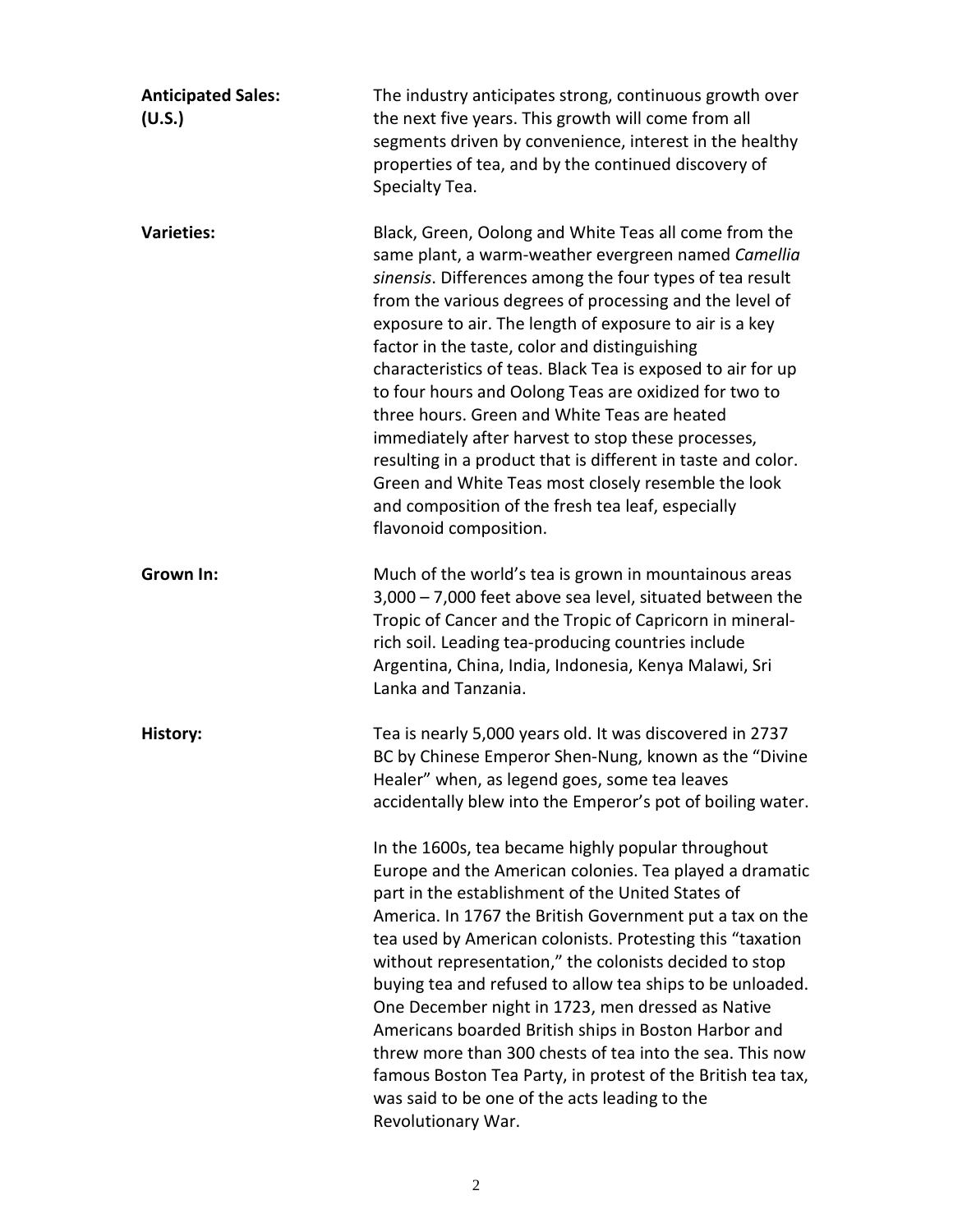| Anna, Duchess of Bedford, is credited with creating<br>Afternoon Tea in 1840, when she began taking tea with a<br>light snack around 4:00 p.m. to ward off "that sinking<br>feeling."                                                                                                                                                                                                                                                               |
|-----------------------------------------------------------------------------------------------------------------------------------------------------------------------------------------------------------------------------------------------------------------------------------------------------------------------------------------------------------------------------------------------------------------------------------------------------|
| High Tea originated with the rural and working class<br>British, who would return to their homes at about 6:00<br>p.m. for a meal of potted meats, fish, cheese, salads,<br>sweets and a pot of strong tea. The U.S. played an<br>important role in the history of tea, inventing the tea bag<br>and iced tea, both in 1904. Recently, the U.S. has led the<br>rest of the world in marketing convenient Ready-To-Drink<br>forms of tea in bottles. |
| Tea is an all-natural and environmentally sound product<br>from a renewable source. The tea plant is naturally<br>resistant to most insects; many tea packers sustainably<br>source their tea and use recycled paper for packaging.                                                                                                                                                                                                                 |
| Prepared in the home, tea costs about three cents per<br>serving, cup or glass. Tea remains one of the most<br>economical beverages available.                                                                                                                                                                                                                                                                                                      |
| Antioxidant: A substance that helps prevent or delay<br>oxidative damage caused by reactive oxygen and or<br>reactive nitrogen species. Oxidative damage to the body,<br>cells and tissues may contribute to diseases like cancer<br>and heart disease.                                                                                                                                                                                             |
| Phytochemicals: Naturally occurring plant compounds,<br>many of which are thought to play a role in decreasing<br>the risk of cancer and heart disease and may boost the<br>immune system.                                                                                                                                                                                                                                                          |
| Flavonoids: A large family of polyphenolic compounds<br>synthesized by plants. They are found among others in<br>tea, wine, cocoa, fruit and vegetables. Tea is the major<br>contributor of flavonoids in the American diet.                                                                                                                                                                                                                        |
| Flavanols: A sub-class of flavonoids that accounts for<br>more than 90% of the total flavonoid content in tea.<br>Flavanols include catechins, theaflavins and thearubigins.<br>Epigallocatechin gallate (EGCG) is the primary catechin<br>found in Green and Black Teas, with Green having<br>significantly more than Black.                                                                                                                       |
|                                                                                                                                                                                                                                                                                                                                                                                                                                                     |